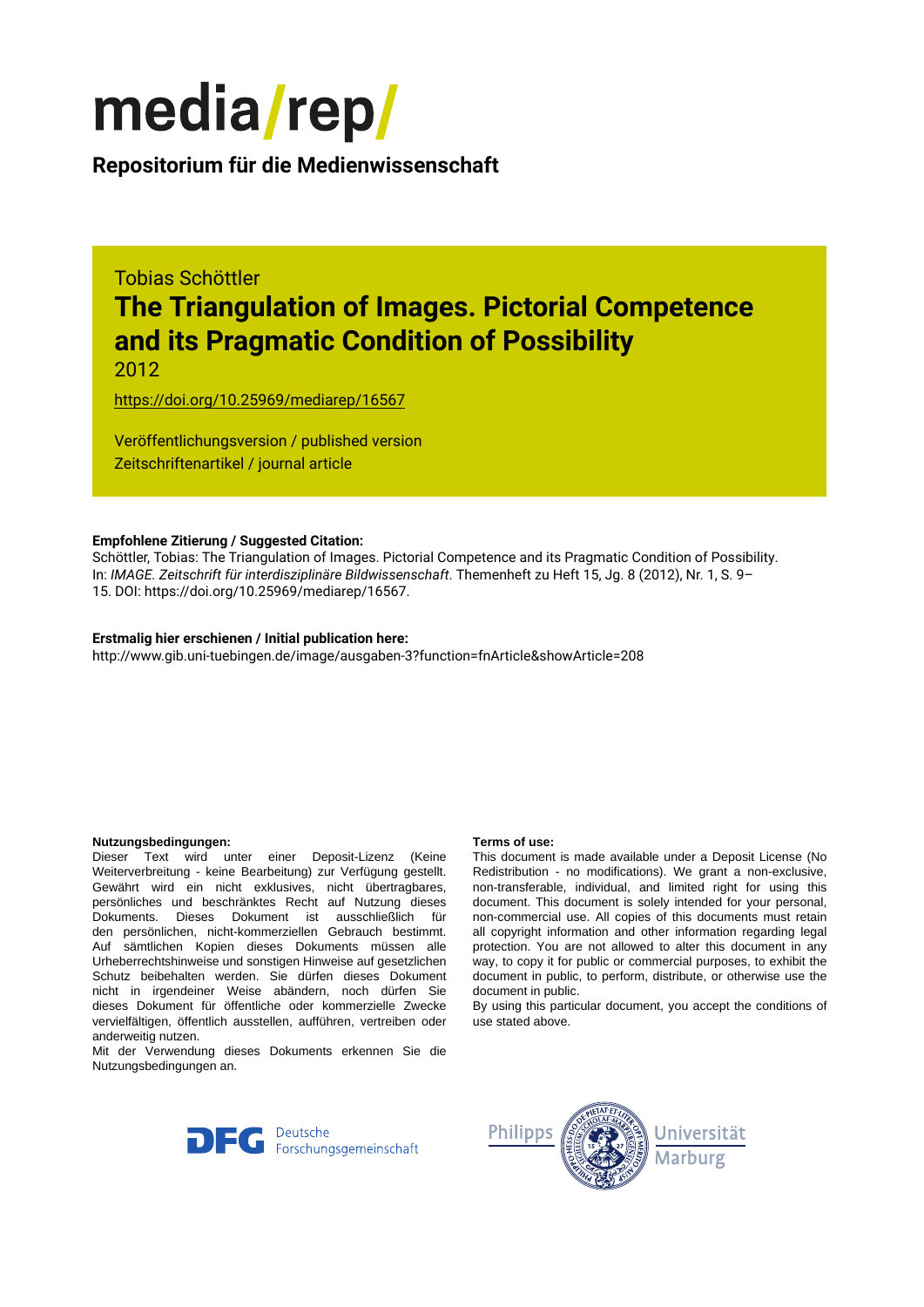## Tobias Schöttler

# **The Triangulation of Images. Pictorial Competence and its Pragmatic Condition of Possibility**

#### **Abstract**

Ausgehend von der Frage nach der Möglichkeitsbedingung von Bildkompetenz wird ein ›pragmatisierter‹ Begriff von Bildkompetenz entwickelt, zu dessen Beschreibung Davidsons Konzept der Triangulation auf Bilder übertragen wird. Durch die Pragmatisierung werden die Schwächen der von den vorherrschenden Bildtheorien vorausgesetzten Begriffe von Bildkompetenz vermieden. Vermittels der Triangulation kann der öffentliche sowie der dynamische Charakter der Bildkompetenz und die anthropologische Relevanz des Bildgebrauchs herausgestellt werden.

Beginning with the question of the condition of possibility of pictorial competence, this paper develops a ›pragmatized‹ concept of pictorial competence. In order to describe pictorial competence, Davidson's model of triangulation is applied to images. Such a concept avoids the deficiencies in the concepts of pictorial competence presupposed by the predominant picture theories. By means of triangulation, the public and the dynamic characters of pictorial competence and the anthropological relevance of picture practice are highlighted.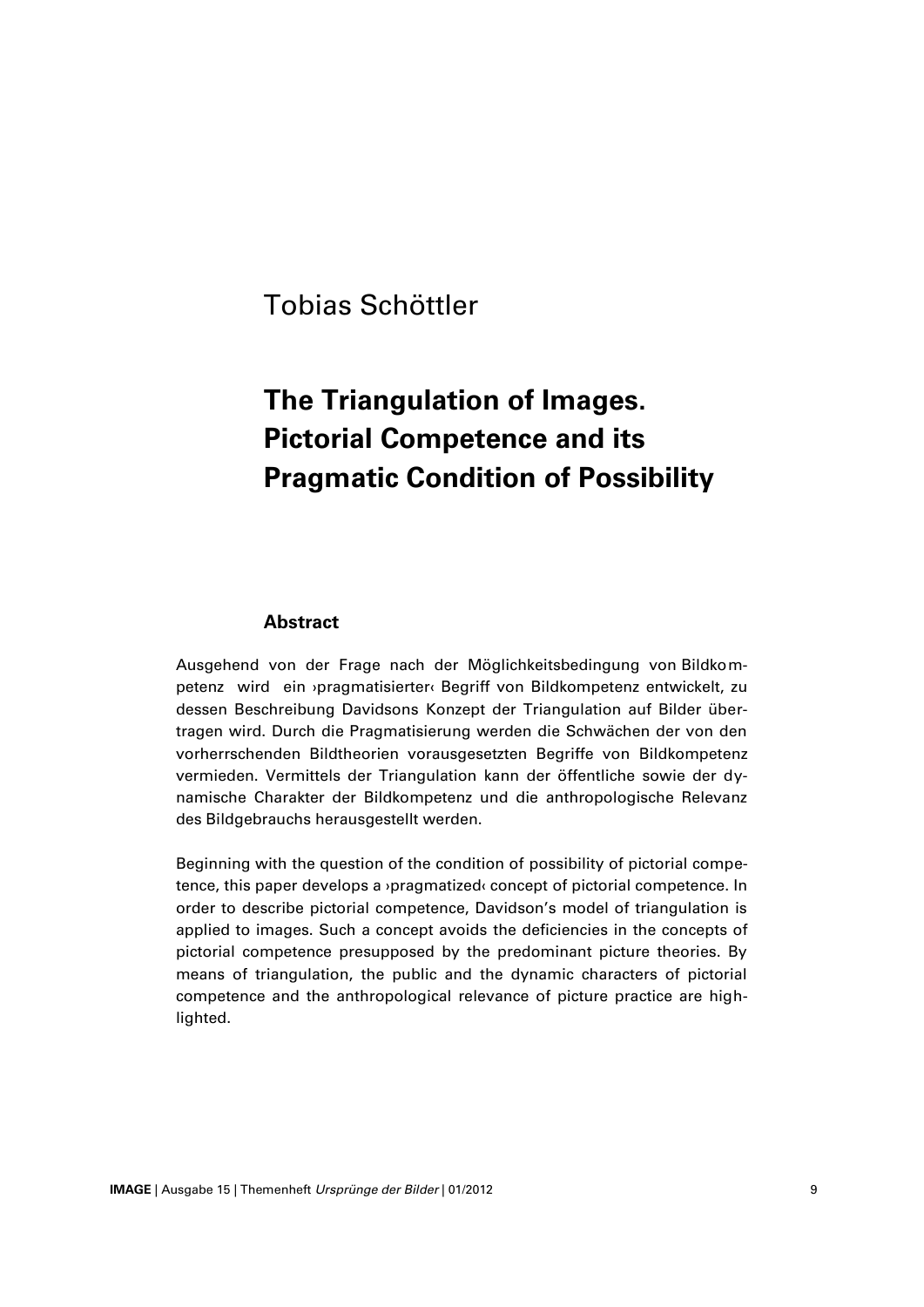Tobias Schöttler: The Triangulation of Images

### **1. Introduction**

Pictorial competence is considered to be the condition of possibility of understanding pictures. Or more specifically: for understanding pictures correctly. But what is the condition of possibility of pictorial competence? I will answer this question in three steps. First, I am going to criticize the concepts of pictorial competence implied by the two predominant approaches of picture theory. In the second step, I will sketch an alternative model based on Davidson's concept of triangulation. In the third and last step, I will be outlining the consequences and implications of such a concept of pictorial competence.

### **2. Critique of the Predominant Concepts of Pictorial Competence**

In order to introduce my concept of pictorial competence I will now develop a critique of the two predominant approaches of picture theory as a starting point – namely the similarity and the conventionalist approach. Each of them assumes an unique concept of pictorial competence.





The *similarity approach* regards pictures as a kind of natural signs (for the distinction between natural and conventional signs see ROLLIN 1976). According to this, a picture represents something, because it resembles the depicted object (cf. BEARDSLEY 1958: 270ff.; HOSPERS 1946: 30ff.). This concept of representing or depicting something implies a specific concept of pictorial competence. Pictorial competence is then a specific kind of perception which enables us to detect similarities between a picture and what it represents. For the perception theory approach (as a special version of the similarity approach), understanding a picture is a kind of classifying something. This is how Wollheim (cf. 1980: 219) maintains that perception is always a perception of something as something. What is seen is always subsumed under a special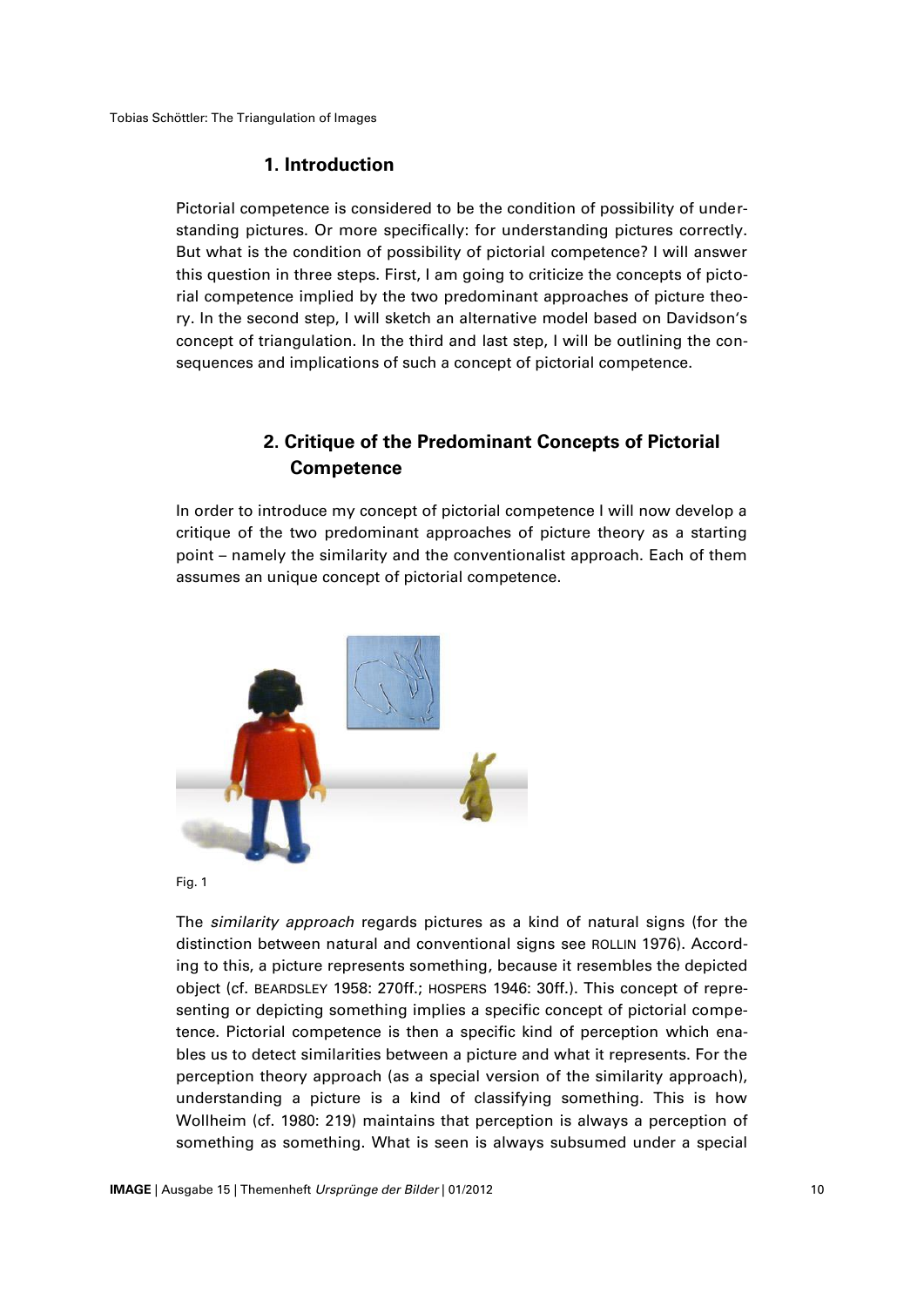concept. In the end, Wollheim gives no further explanation for this act of classification. Other proponents of the perception theory approach tend to explain it through the similarity between the representation and the represented (cf. HOPKINS 1995; PEACOCKE 1987).

The specific problem with this approach is the concept of similarity itself. Similarity is no sufficient condition for fixating the reference of a picture. Because of this, similarity alone cannot explain pictorial competence. Each thing resembles any other thing in some respects. Many advocates of a similarity or perception theory approach try to solve this problem by introducing the concept of intention as a ›standard of correctness‹ (WOLLHEIM 1980: 205ff.). But in doing so, they only shift the problem. The question arises how we can recognize the intention of the picture's producer. We are not telepaths, so the intention must be communicated by the picture itself. But if we recognize the (realized) intentions by means of the picture and then use the intentions to explain or understand the pictures, then this procedure would either be circular or referring to intentions would be redundant (cf. BLACK 1972: 112; SCHOLZ 2004: 142ff.).



Fig. 2

The similarity approach conceives of pictures as a kind of natural signs, while the *conventionalist approach* regards them as conventional signs. Such an approach presumes that pictures are pictures because they belong to a specific symbol system. »Nothing is intrinsically a representation; status as representation is relative to symbol system« (GOODMAN 1968: 226). It follows that knowing the symbol system in question is the condition of possibility for correct understanding. So the *conventionalist approach* understands pictorial competence as an application of learned pictorial symbol systems. According to this approach, the condition of possibility of pictorial competence is the ability to learn such a symbol system. But the explanation of learning the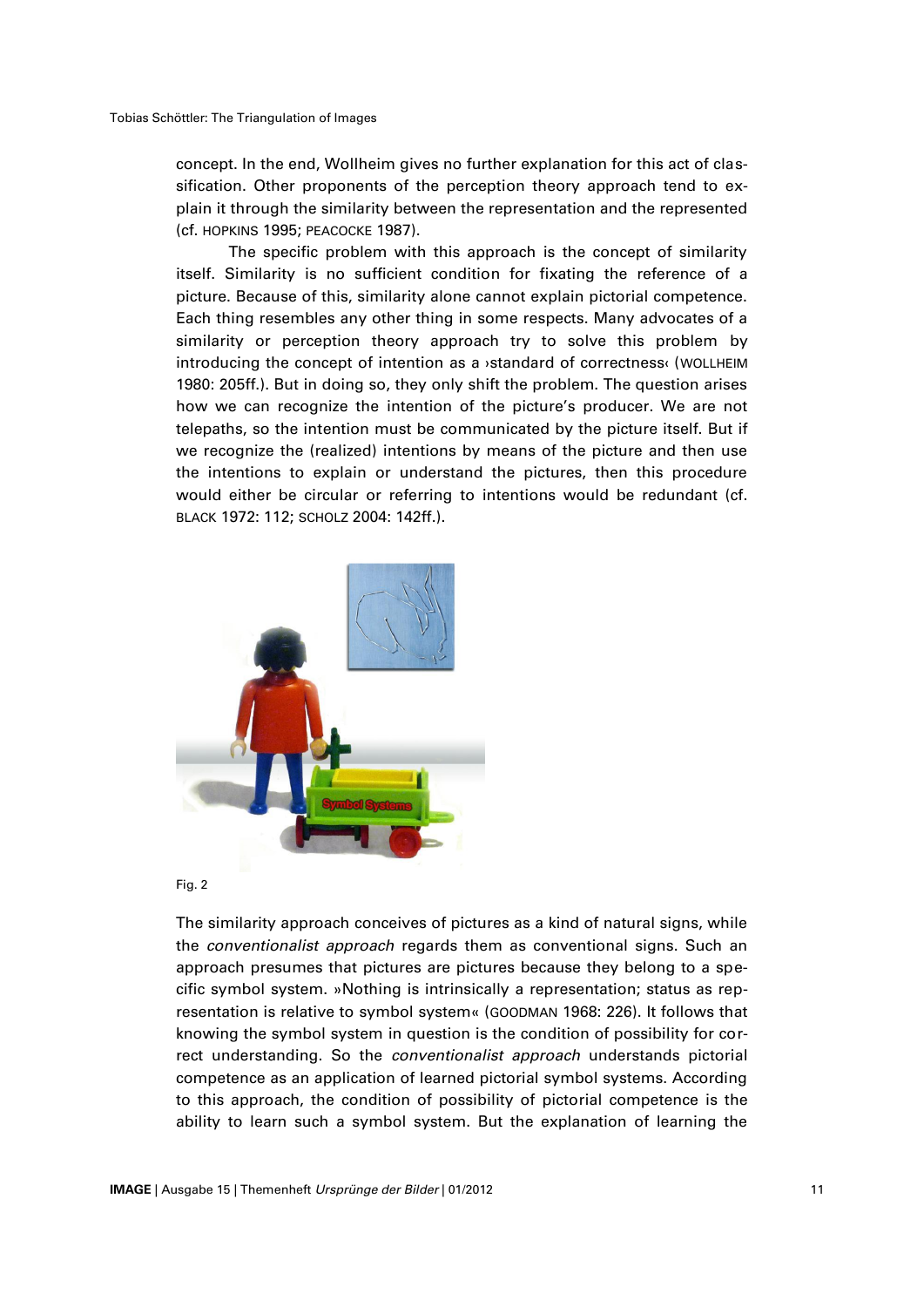symbol system is exactly the sore spot of this approach, because such an approach cannot really explain how anyone could be brought into a symbol system in a first place. At best, a conventionalist can explain learning a symbol system as it being taught within another symbol system which teacher and disciple already know.

The main problem both the similarity and the conventionalist approach have in common is the *static character* of their concepts of pictorial competence, as if there could be no advancement of pictorial competence. According to the similarity theory, the observer has or doesn't have the innate ability to detect the resemblances. Following the conventionalist approach, someone knows or doesn't know the relevant symbol system. Just like in Carnapian constitution systems, such an approach does not allow for the adjustment of a symbol system, at most a system could be replaced by another, if needed.

The static character of the two concepts of pictorial competence is the result of a structural trait both approaches have in common. They both separate the genesis of pictorial competence from their application in pictorial practice. According to these approaches, the pictorial practice is only an application of the competence; practice cannot retroactively shape pictorial competence. This distinction has a hierarchic character. In this respect, it is comparable to the distinction between a pattern and its actualization according to the two-world-model of language (cf. KRÄMER 2001: 9ff.; 95ff.). Within this framework the competence is detached from practice and the dynamic of pictorial competence cannot be explained.

#### **2. Triangulation as an Alternative Model**

In contrast to this, I would like to develop a model that roots the genesis of pictorial competence in practice itself. We could call such a model a ›pragmatized‹ approach, where I understand ›pragmatism‹ primarily as a method which asks for the analysis of the phenomenon in question in its context of practices (cf. VOGEL 2003: 213). Accordingly, I will assume an *actiontheoretical concept of media*. Media are not primarily things or tools, but sets of *activity types* (»Mengen von Tätigkeitstypen«, VOGEL 2003: 130).

In this perspective, pictorial competence can be described by using a modified version of Donald Davidson's concept of triangulation. With this metaphor, Davidson describes linguistic practice as a reciprocal interpretation of the agents interacting with their subject area. Just as in the mathematical process of triangulation, the two agents locate the object they speak about.

Without this sharing of reactions to common stimuli, thought and speech would have no particular content – that is, no content at all. It takes two points of view to give a location to the cause of a thought, and thus to define its content. We may think of it as a form of triangulation: each of two people is reacting differentially to sensory stimuli streaming in from a certain direction. Projecting the incoming lines outward, the com-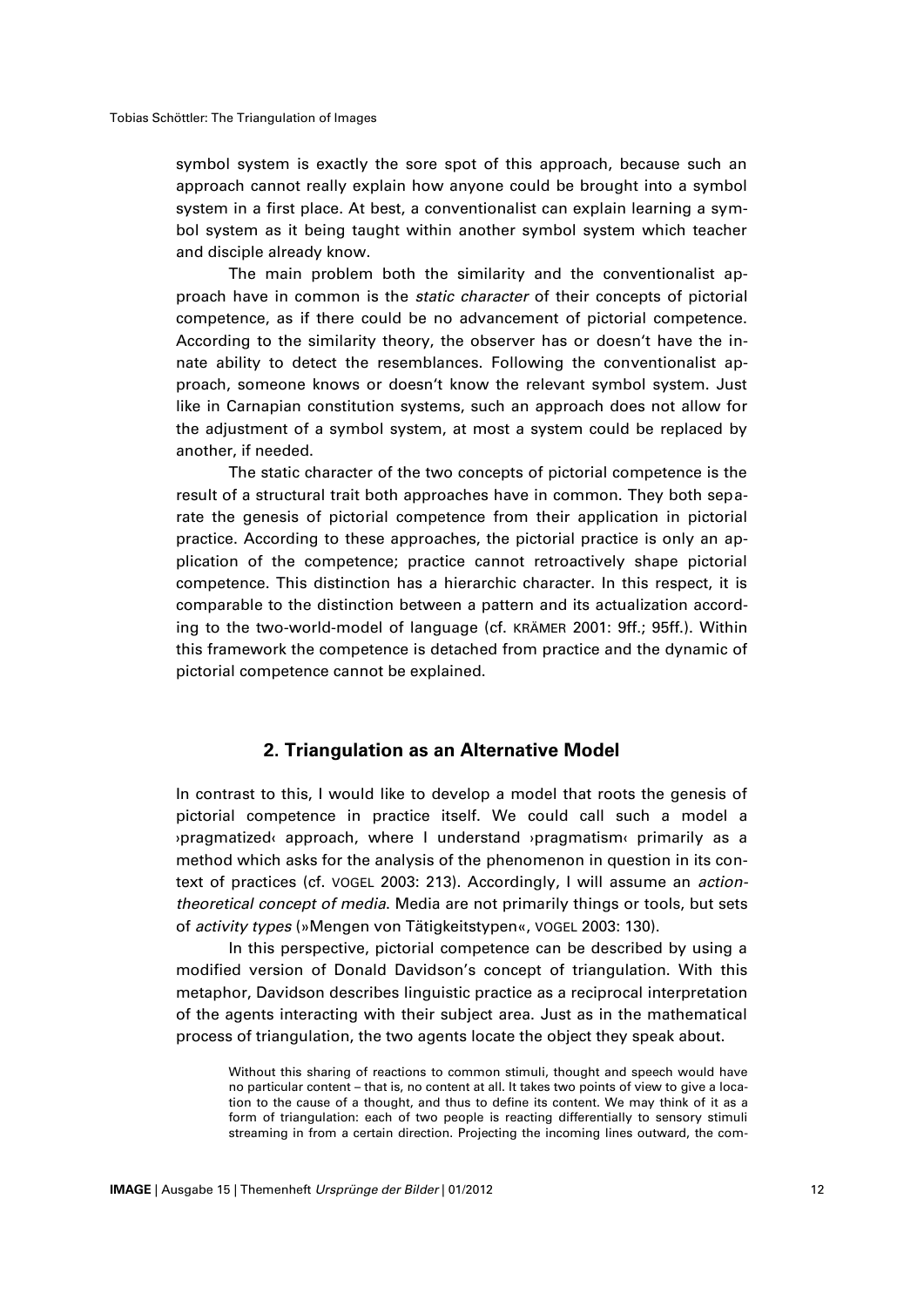#### Tobias Schöttler: The Triangulation of Images

mon cause is at their intersection. If the two people now note each other's reactions (in the case of language, verbal reactions), each can correlate these observed reactions with his or her stimuli from the world. A common cause has been determined. The triangle which gives content to thought and speech is complete. But it takes two to triangulate. (DAVIDSON 2001: 212f.)





The triangulation's main task consists in individuating thoughts and things. »Until a base line has been established by communication with someone else, there is no point in saying one's own thoughts or words have a propositional content« (DAVIDSON 2001: 231). Even though Davidson develops his model of triangulation for the philosophy of language, his model can be transferred to non-linguistic media like pictures (cf. VOGEL 2003: 121ff.). Just as an act of triangulation with linguistic media constitutes the propositional content of linguistic thoughts, so does triangulation with non-linguistic media help to individuate non-linguistic thoughts (cf. VOGEL 2003: 119).



Fig. 4

According to the triangulation model, the prototypical situation of pictorial practice is the interaction of (at least) two individuals by means of an image – instead of the somewhat solipsistic examination of a picture by one single individual as assumed by the similarity and the conventionalist approach. Following the triangulation model, the participating individuals coordinate their actions by using pictures in a process of constant reciprocal adjustment.

*Conditions of possibility* of the genesis of pictorial competence are therefore the interaction of individuals and the interconnectedness of the pictorial acts with other acts. These acts could be the identification of an object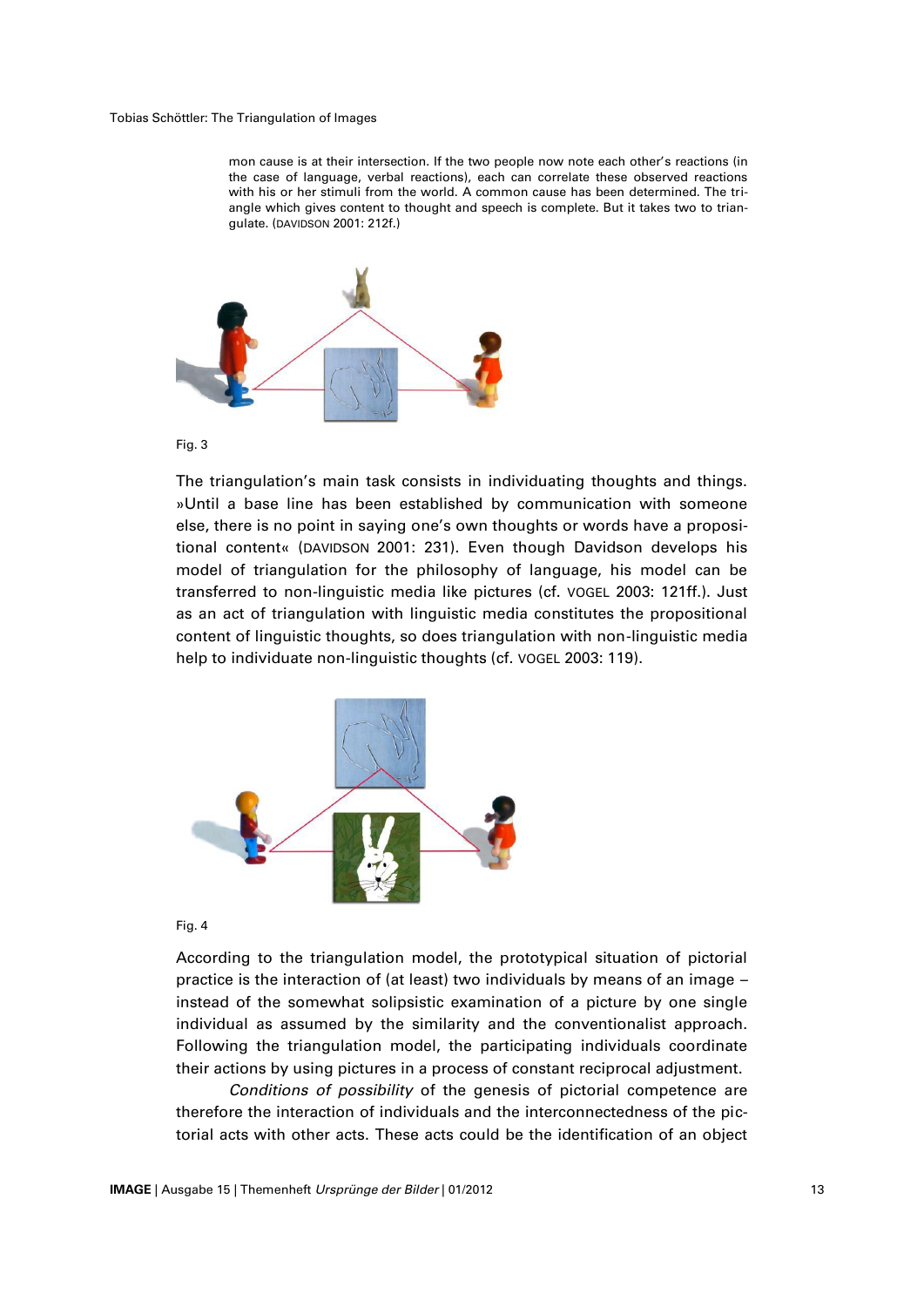by means of a picture or speaking about the picture or comparing the picture with other pictures or the use of icons like for labeling toilets and so on. Wittgenstein maintains the same idea for the relation between language games and other kinds of action: »Our talk gets its meaning from the rest of our proceedings« (WITTGENSTEIN 1969: § 229). The interwovenness of symbolic actions and other actions can explain the learning of such symbolic actions. Learning a language or a special kind of pictorial symbol system is not to be understood as interpretation and application of rules, but as a replicating of learned models or patterns (cf. KRÄMER 2001: 129).

#### **3. Consequences and Implications**

My pragmatized concept of pictorial competence has three consequences or implications, namely its *public character*, its *dynamic character* and an implication of *anthropological relevance*.

First, my approach emphasizes the *public character* of pictorial competence. Pictorial competence is not a private state of a subject, but instead coincides with the appropriate interaction. Thereby, the concept of triangulation can explain the selection of relevant similarities. Their relevance depends on the context, namely the interaction between the participants of communication.

Second, unlike the two predominant approaches, the pragmatized model reveals the *dynamic character of pictorial competence*. Pictorial competence is not to be understood as something that is acquired once and then applied again and again to different cases. Instead, it appears as something that is modified in each case and each practice through the reciprocal adjustment of actions by the individuals involved. The participants generate provisionary symbol systems. These symbol systems do not have the supraindividual character which is presumed by most conventionalist approaches. In fact, the involved individuals all have their unique symbol systems which they change in each interaction in order to communicate with each other.

Third, the pragmatized concept has an implication of *anthropological relevance*. According to Davidson language as well as other individuals are the conditions for thoughts – in the sense that using media helps us not only to individuate things in the world, but also thoughts. Thoughts receive their propositional content only by verbal communication. By expanding Davidson's perspective to non-linguistic media, we can say that pictures help us to individuate objects in visual thinking (understood as a mode of thinking in addition to linguistic thinking).